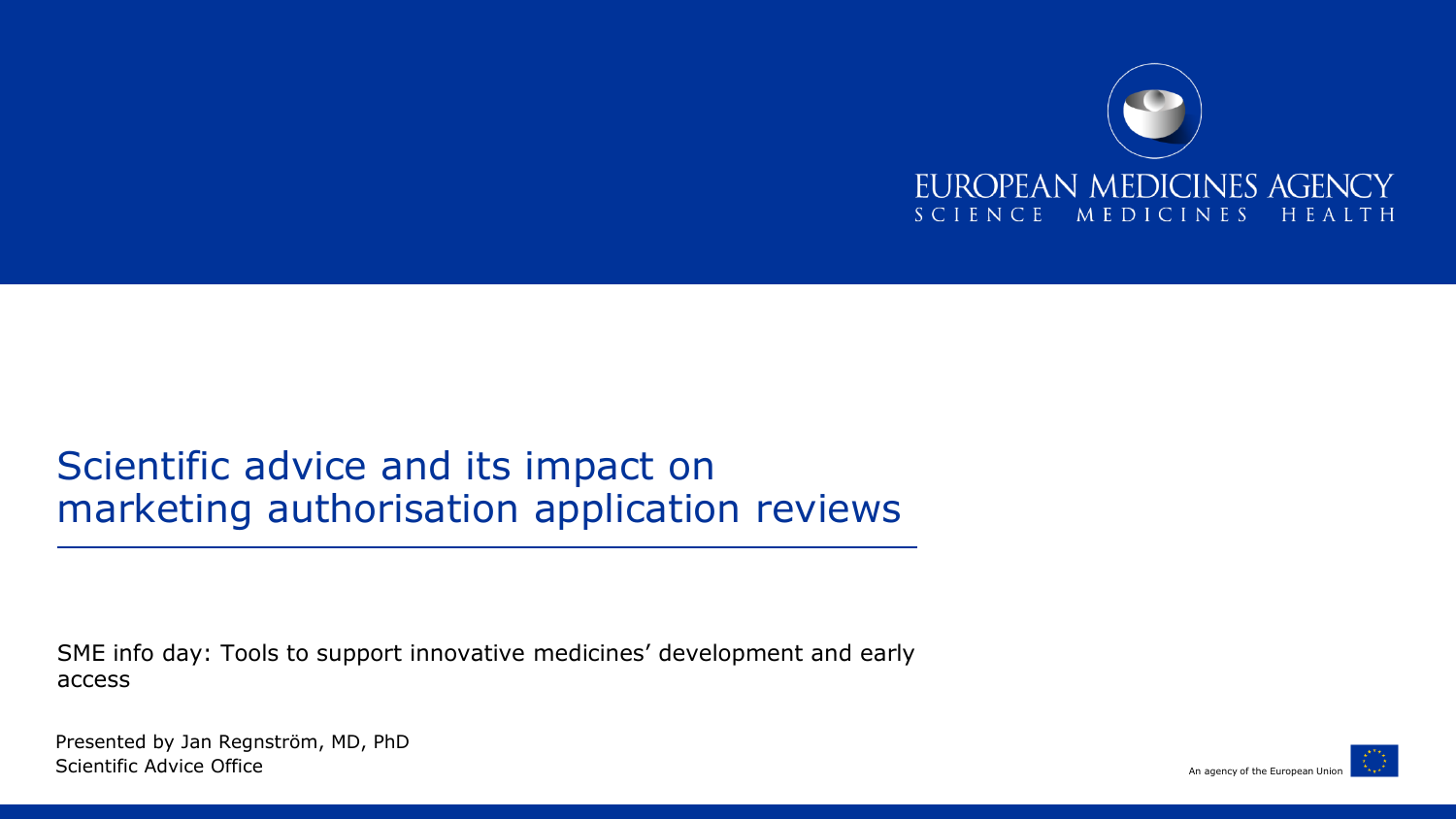

# Objective of Scientific Advice (SA)

- The overall attrition rate for developing a drug is currently calculated to be 10,000:1.
- The average cost of bringing a drug to the market is approaching 1 billion dollars.
- Increased regulatory requirements/scrutiny



Support sponsors to generate adequate data for the benefit–risk assessment at the time of MAA, and thereby facilitate the introduction of new, safe and effective medicines.

…but does it work?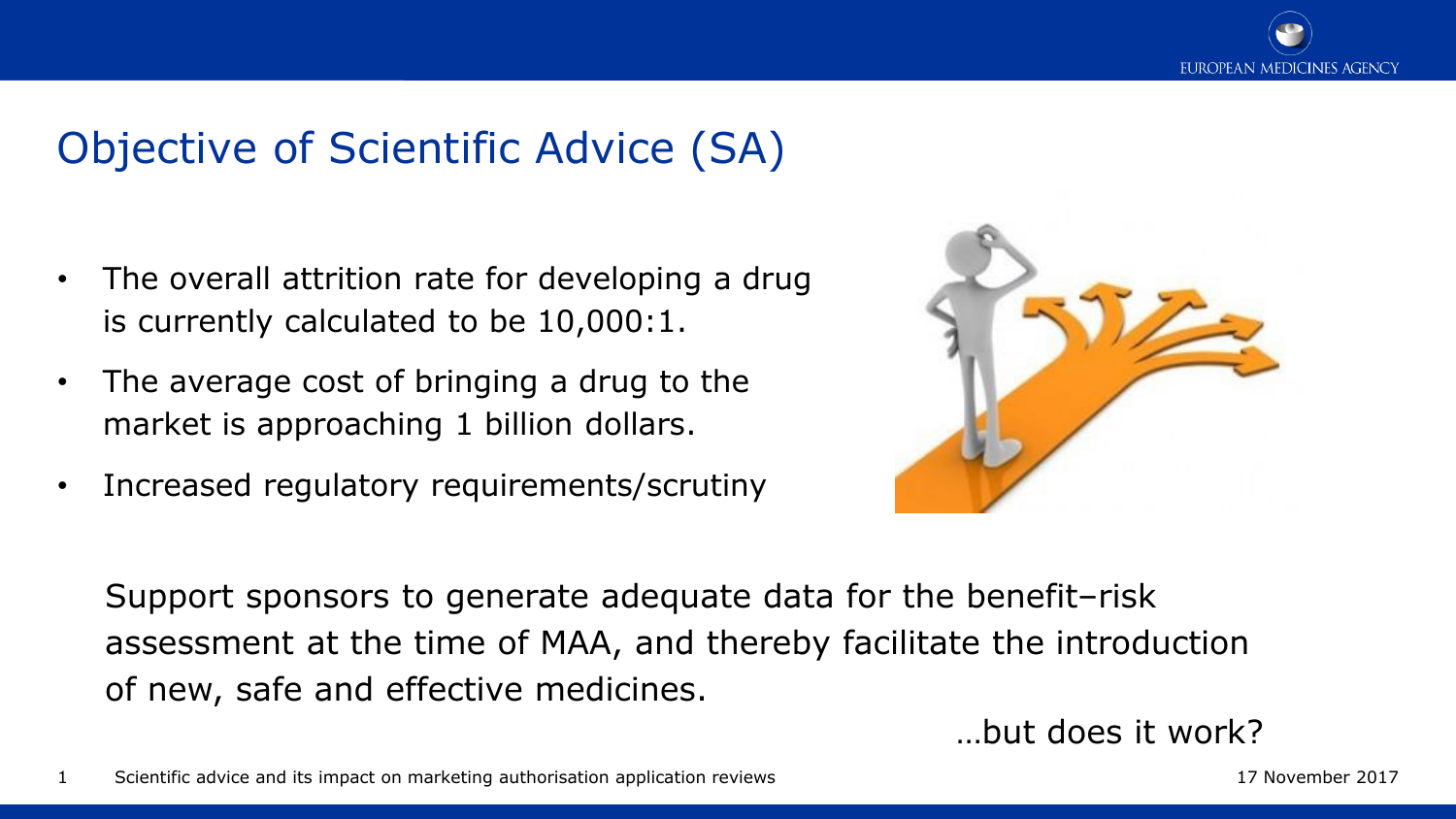

# Requests for Scientific Advice over time

#### Scientific Advice

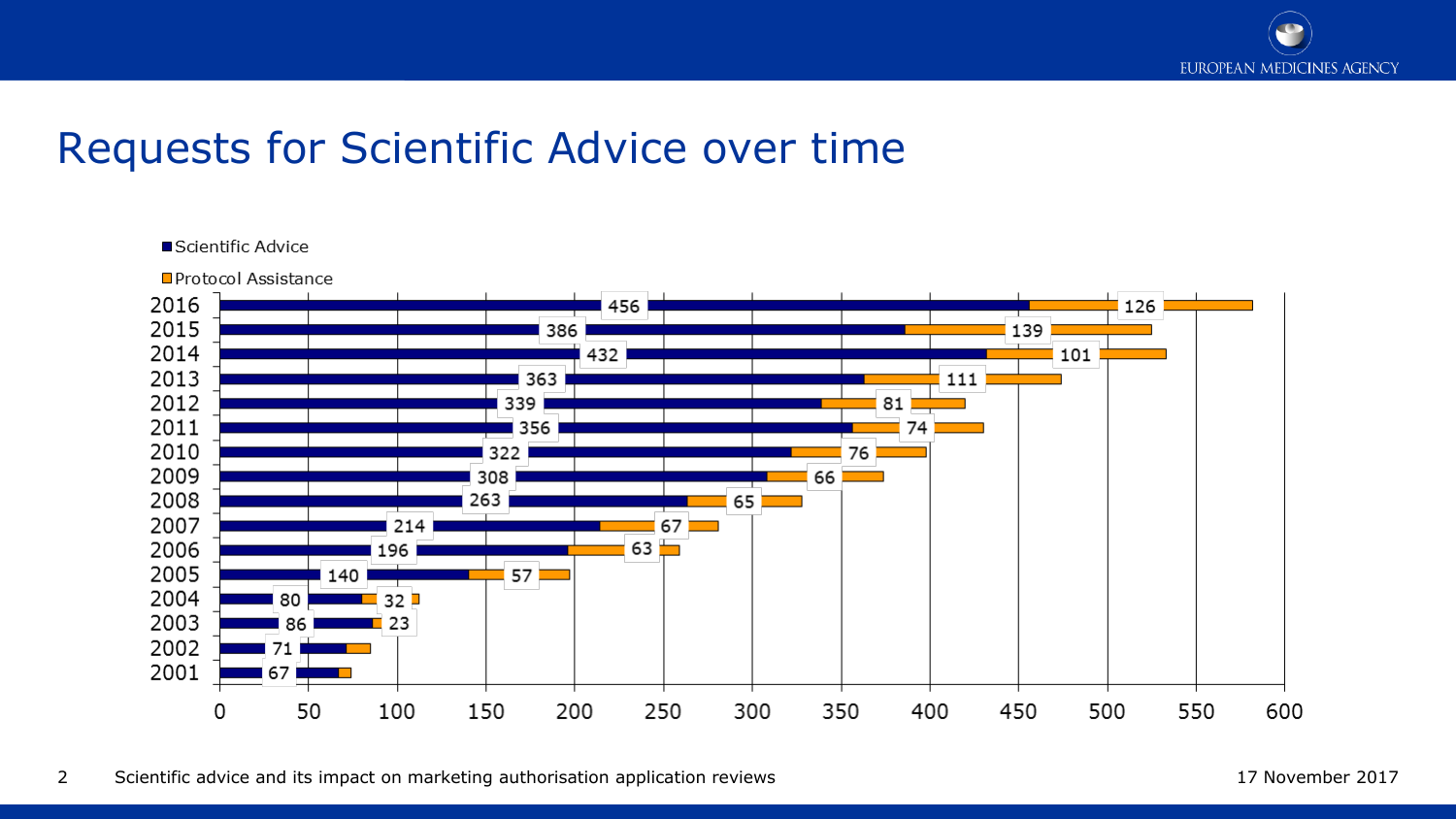

# Scientific Advice – General principles (1/2)

- Legal basis: According to Article 57-1 (n) of Regulation (EC) No 726/2004 of the European Parliament and of the Council of 31 March 2004
- One of the tasks of the Agency is "advising undertakings on the conduct of the various tests and trials necessary to demonstrate the quality, safety and efficacy of medicinal products".
- Advising Applicants on the scientific requirements for marketing authorisation (MA):
	- Before the first MA: companies ask questions on manufacturing, non-clinical and clinical trials, risk-management plans, ways to develop generics, hybrids and biosimilars; significant benefit for orphan medicines; development in children etc.
	- Post-MA: extension of indication to different age groups and stages of the disease; different conditions; & safety aspects. Line extensions etc.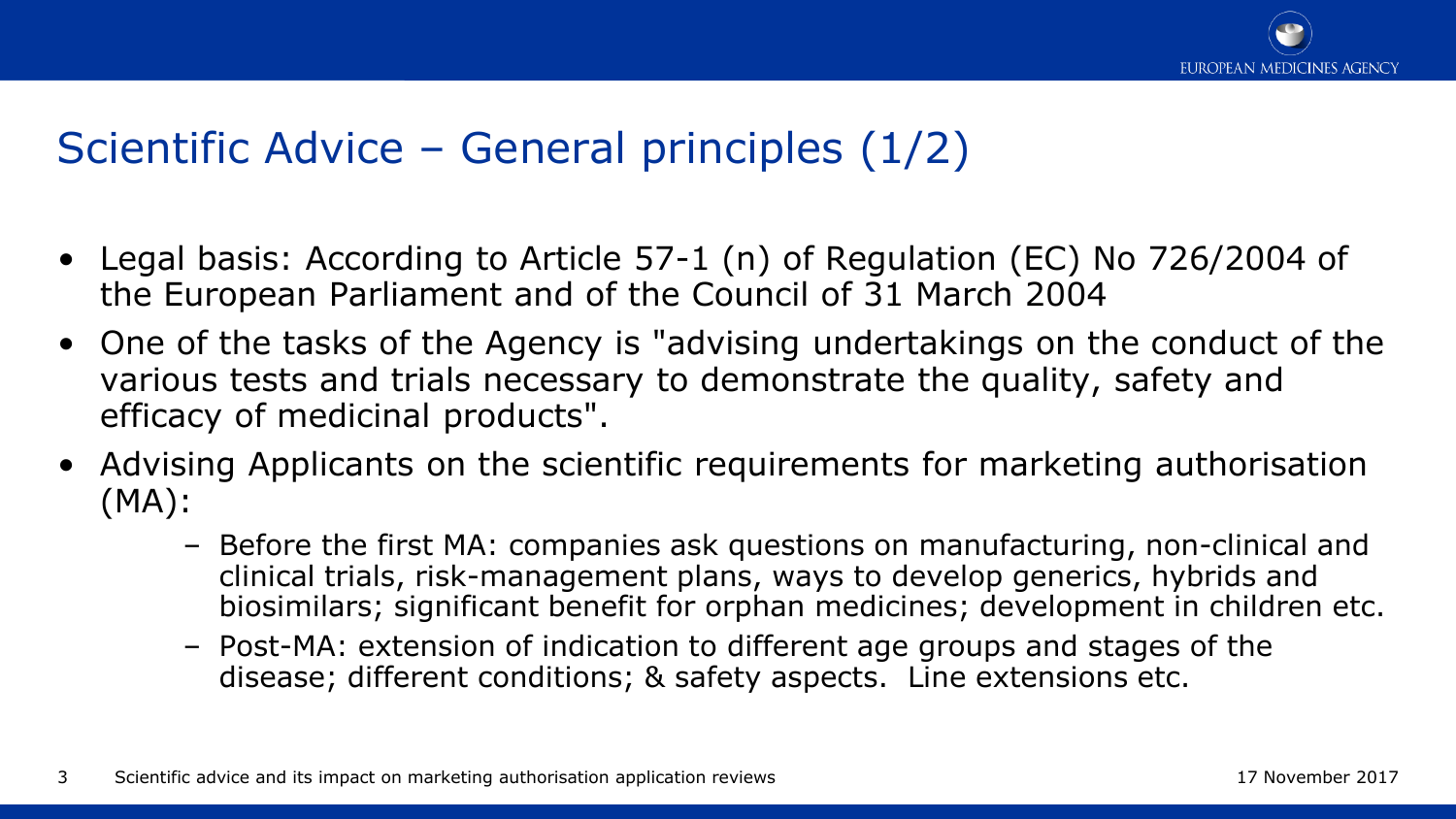

# Scientific Advice – General principles (2/2)

- For human medicines, SA and protocol assistance are given by the Committee for Medicinal Products for Human Use (CHMP) on the recommendation of the Scientific Advice Working Party (SAWP).
- Prospective in nature- focusing on development strategies rather than preevaluation of data to support a MAA.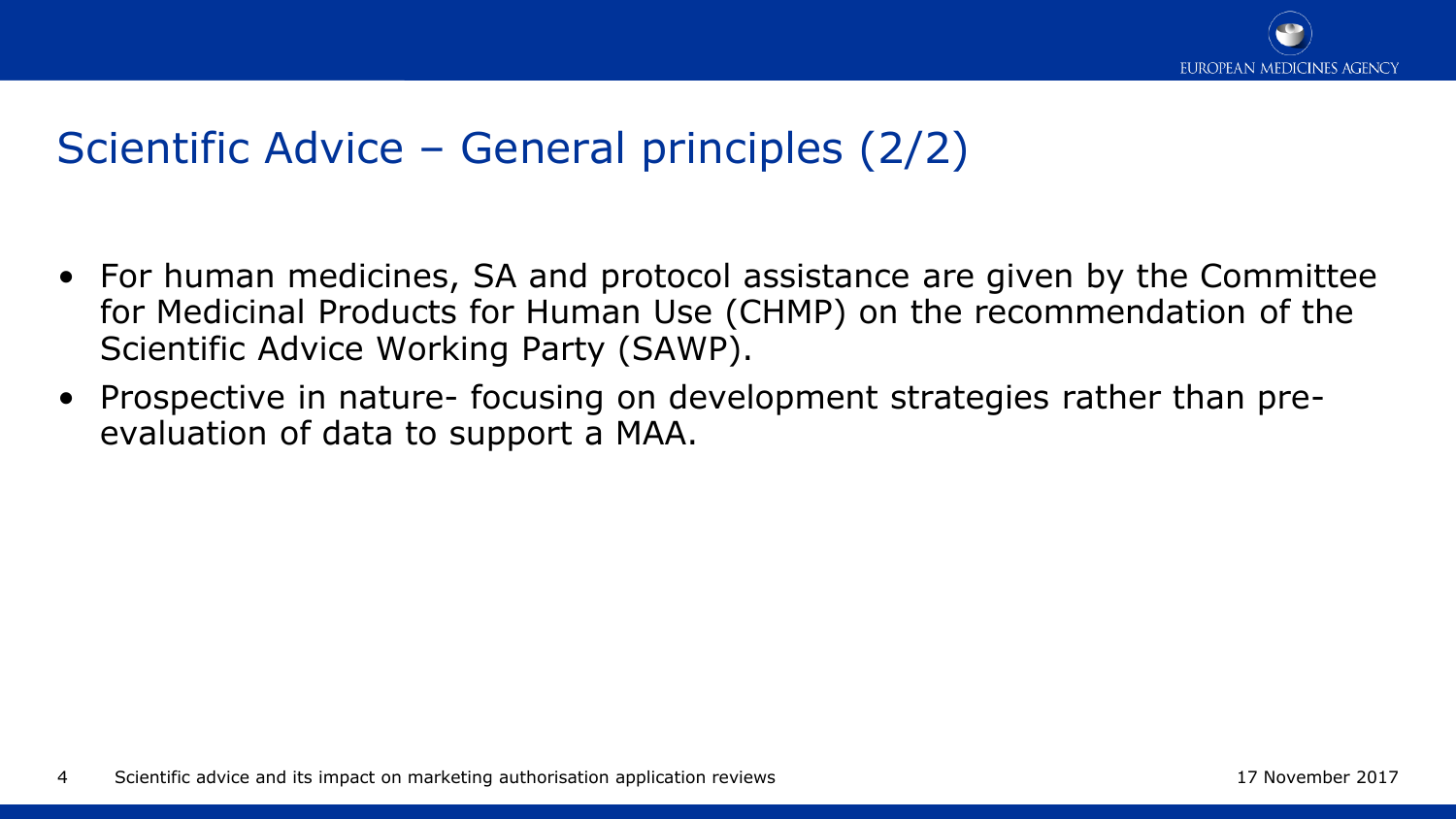

# Scientific Advice Working Party (SAWP)

- A WP of the CHMP that meets 11 times a year for a 3-4 day meeting.
- A Multidisciplinary Expert Group and includes the Chairperson and up to 36 members. Membership is based on complimentary scientific expertise - not on nationality.
- Some SAWP members are also members of the CHMP, COMP, PDCO, CAT, PRAC, SWP, BWP etc.
- Access to a network of European experts. Interactions with the FDA, HTAs, WHO and patient organisations.
- All advice given is extensively peer reviewed and approved by the CHMP. The SA given reflects evidentiary standards that the CHMP will apply by the time of MAA to establish whether there is a positive benefit/risk or not.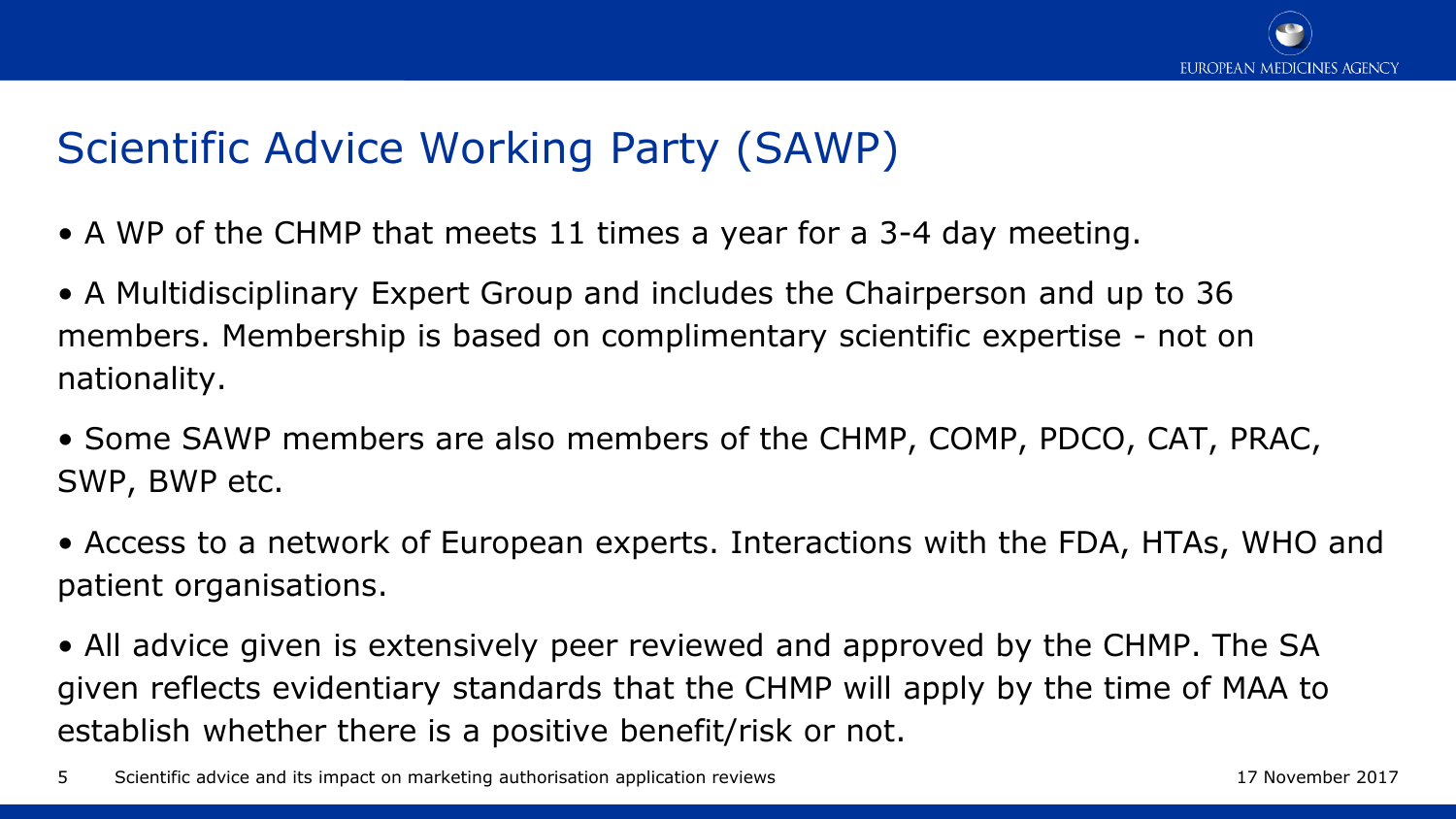

# Scientific Advice Working Party (SAWP)

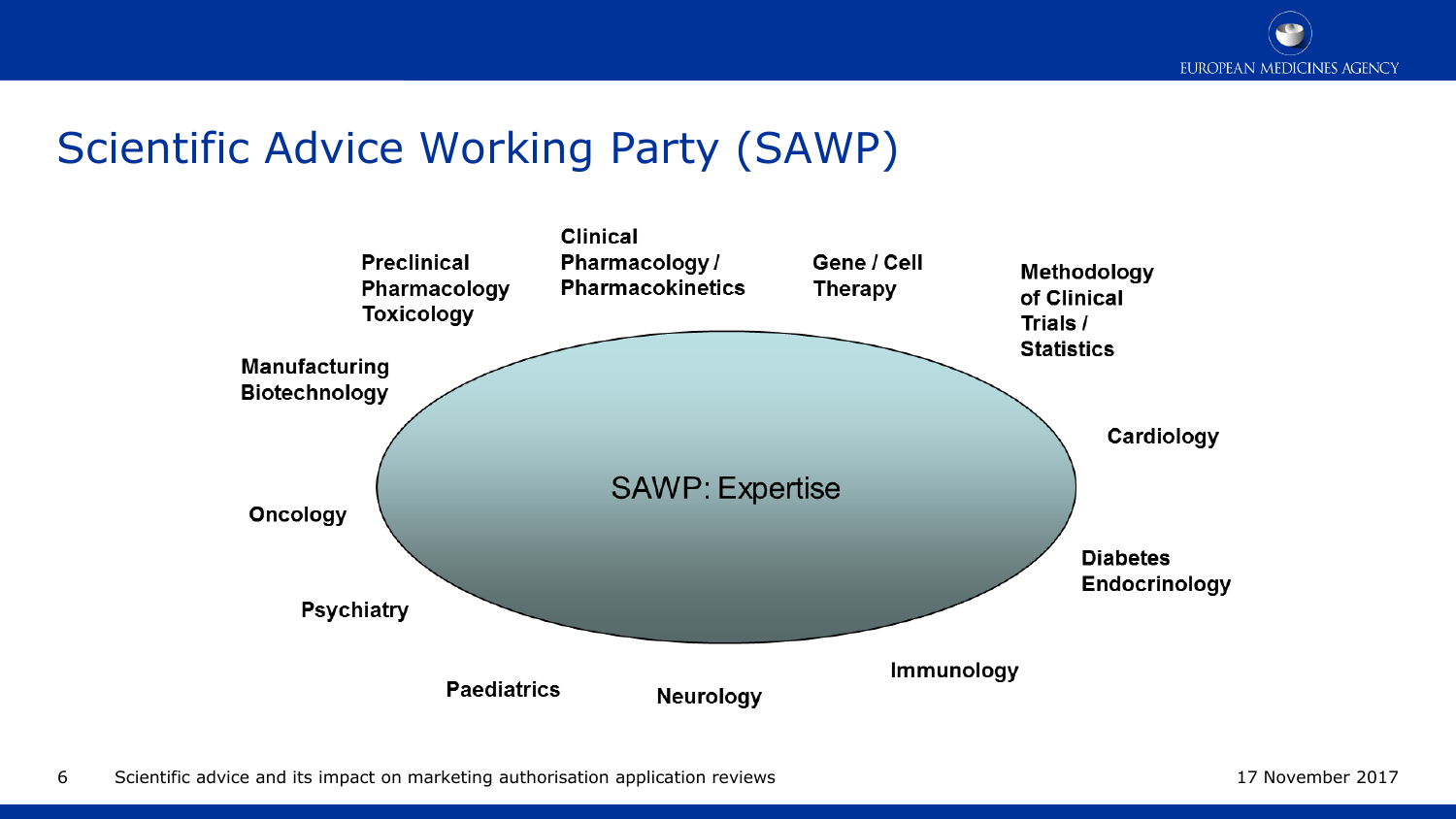

## The Scientific Advice procedure

A streamlined 70-day procedure (maximum) with possibility of finalisation in 40 days. Several opportunities for interactions.

SA can be given on any scientific question

- Quality, non-clinical and clinical or Broad advice
- In parallel with the FDA (WHO)
- In parallel with HTAs/payers/patient organisations/academics
- Advice and Opinion on Qualification of novel methodologies/biomarkers
- Regulatory issues can be addressed a Pre-submission meetings
- SA can be requested at any time point of development
	- Post-marketing advice is also available
	- Paediatric SA during PIP procedure (with PDCO agreement)
	- Allow sufficient time to address modifications

### Not legally binding but scientifically applicable throughout the EU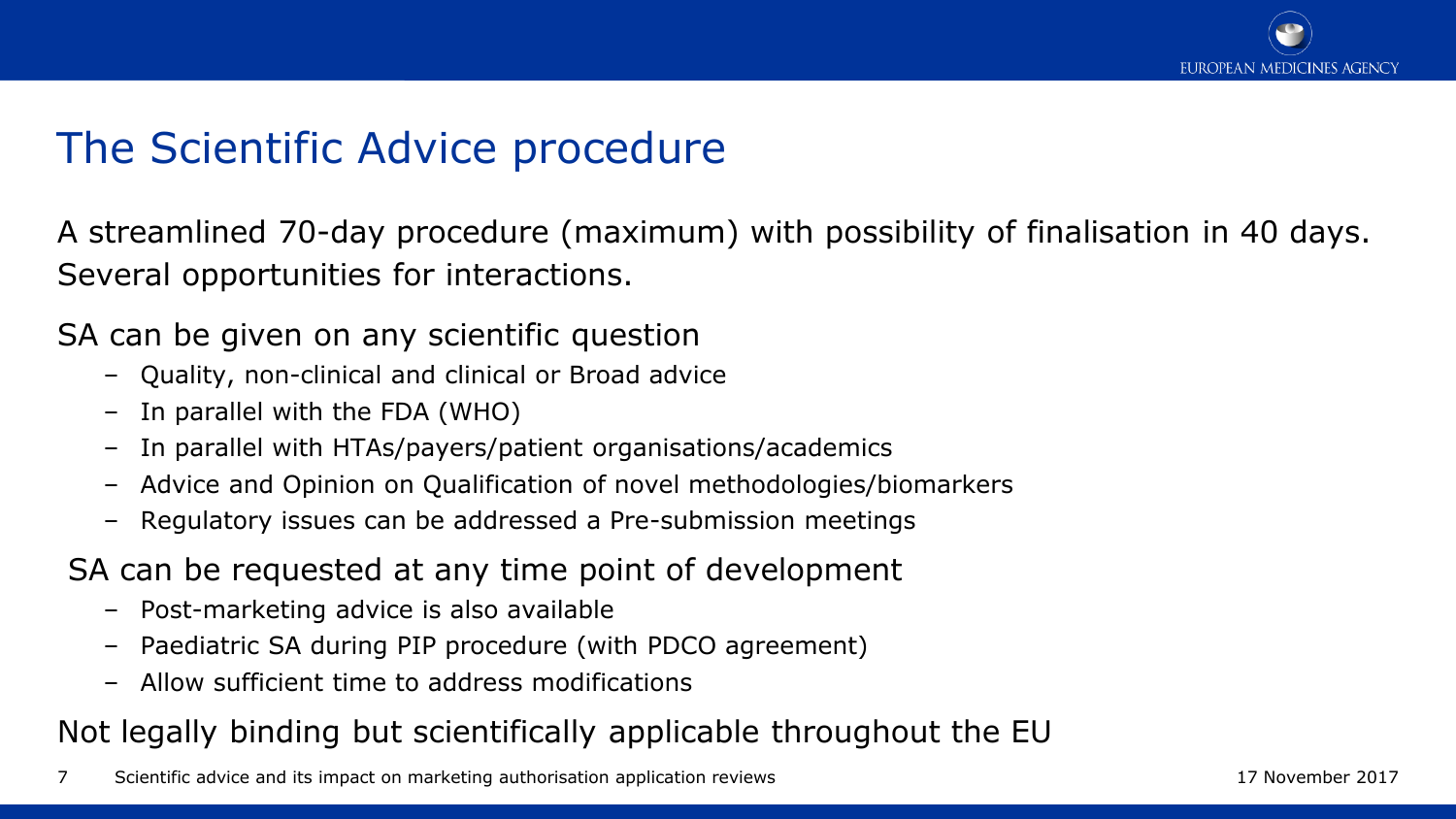

# Guidance for "Scientific Advice" on the EMA website



*a*nent

efit of

CHMP protocol assistance

scientific advice briefing document template

#### **Available on the website:**

- European Medicines Agency guidance for applicants seeking scientific advice and protocol assistance, EMA/4260/2001 Rev 9
- Briefing document template
- Template letter of intent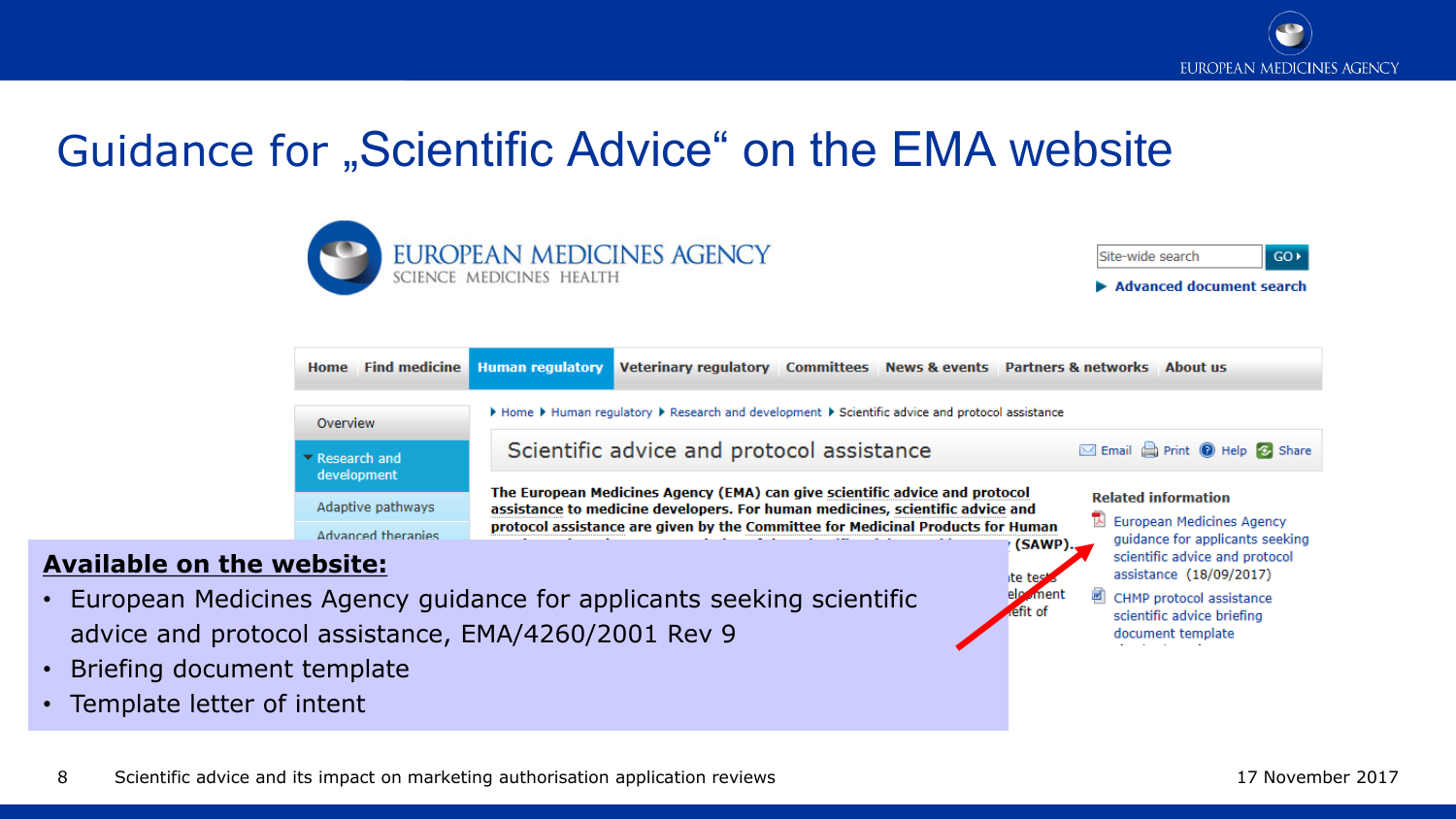

### Most common Scientific advice requests



#### Source: EMA Annual Report 2016



- More than half of requests for scientific advice relate to clinical issues, over one in four to preclinical issues, and the rest to quality issues
- In 2016, 56% of requests related to medicines in phase III and 27% to medicines in phase II of their clinical development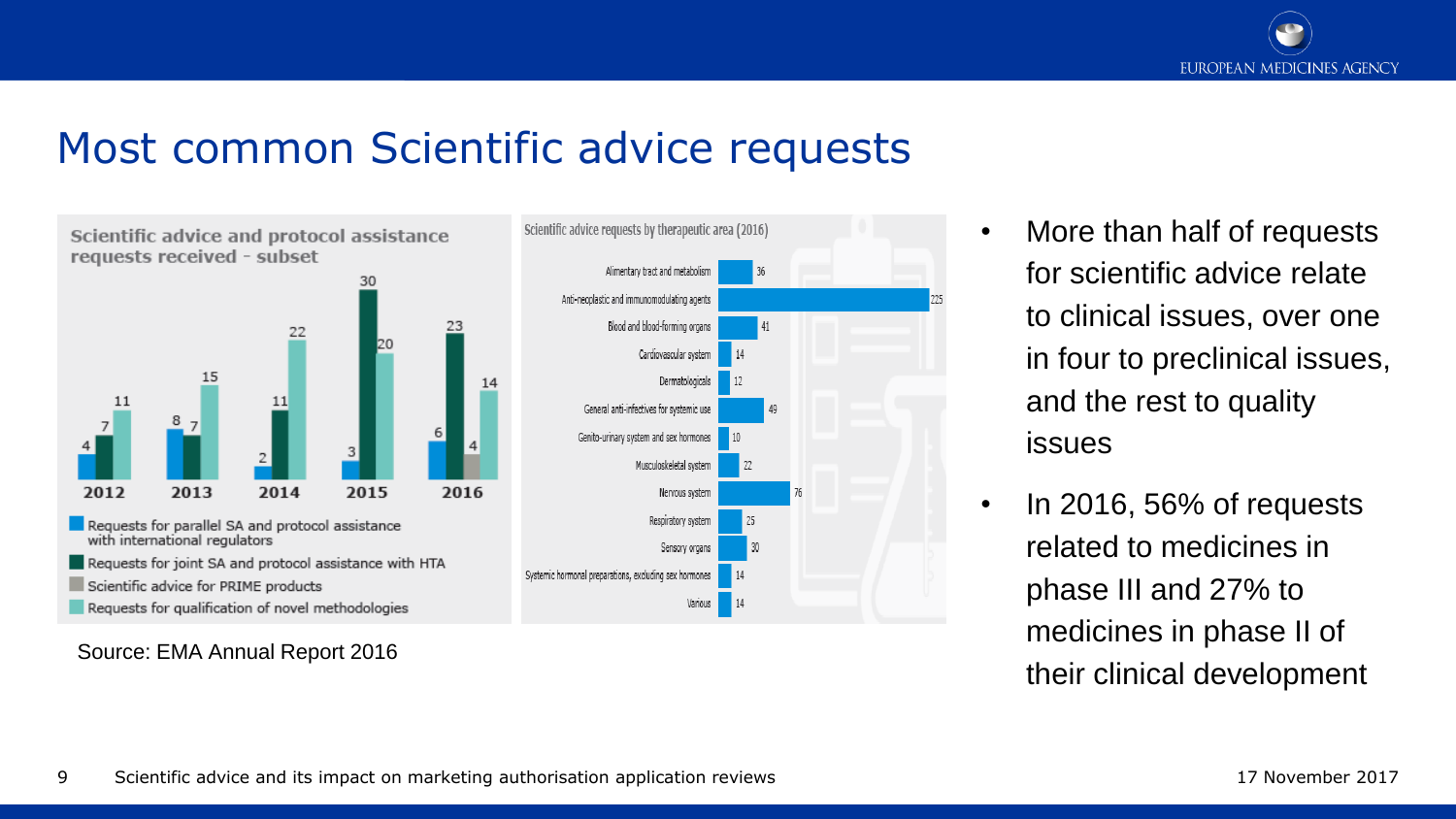

# Publications addressing factors associated with MAA outcome (2004 – 2013)

- 1. Factors associated with success of marketing authorisation applications for pharmaceutical drugs submitted to the European Medicines Agency. Regnstrom et al. Eur J Clin Pharmacol (2010) 66: 39-48.
- 2. Regulatory watch: Impact of scientific advice from the European Medicines Agency. Hofer et al. Nature reviews Drug Discovery (2015) 14(5).
- 3. Marketing authorisation of orphan medicines in Europe from 2000 to 2013. Hofer et al. Drug Discovery Today. October 2017.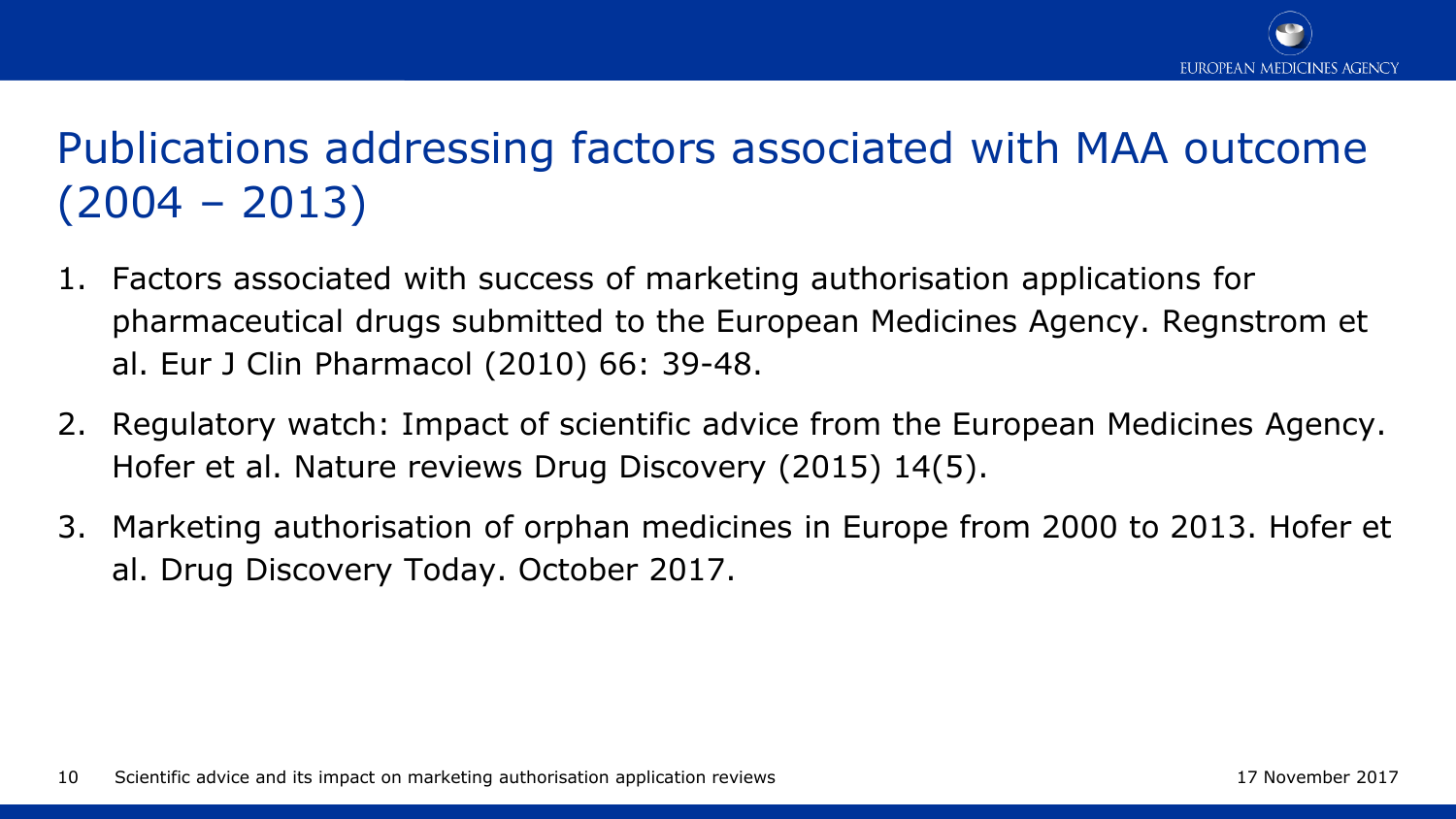

# Analysis of MAAs with an outcome between 2000 -2013: Proportion of MAAs that have received SA

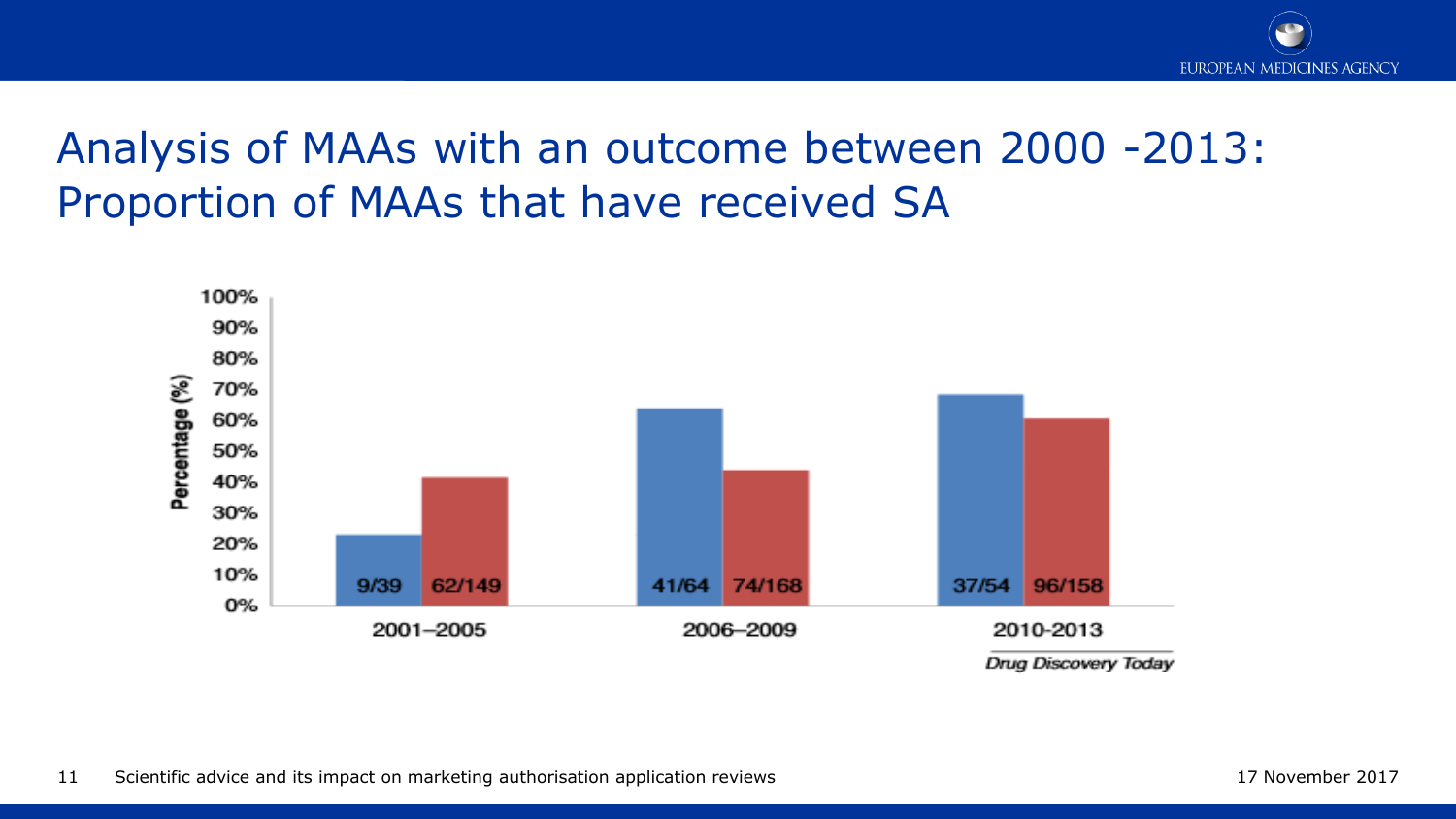

# Analysis of MAAs with an outcome between 2004 - 2007: Factors associated with outcome

Significantly associated in simple logistic regression analysis:

**Company size**\* OR (95% CI)=2.96 (1.93, 4.56)

**Orphan status**, OR (95% CI)=0.38 (0.19, 0.77)

**Compliance with SA**\* - concerning 3 critical clinical issues in pivotal phase 3 studies; primary endpoint, comparator, statistical analysis, OR (95% CI)= 14.71 (1.95, 111.16)

Year of MAA, product type, or therapeutic area not associated with outcome.

\*significant association in multiple regression analysis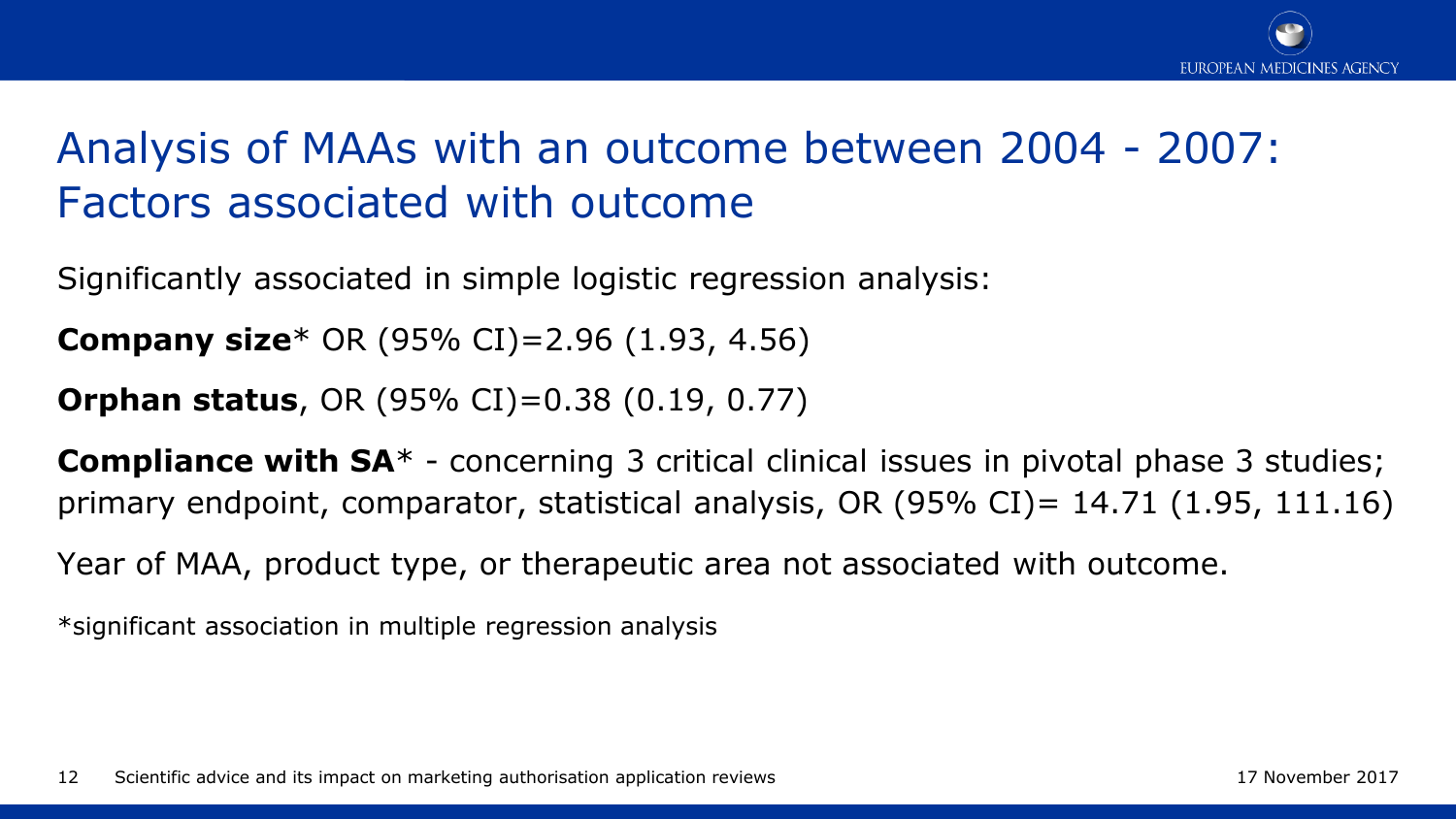# SA can help to guide changes in the pivotal clinical development towards improved regulatory acceptability



• Obtaining and complying SA is strongly associated with a positive outcome of a MAA: almost 90% of those who obtain and follow SA receive a positive opinion compared to 40% for those who do not follow SA; *Hofer et al. 2015*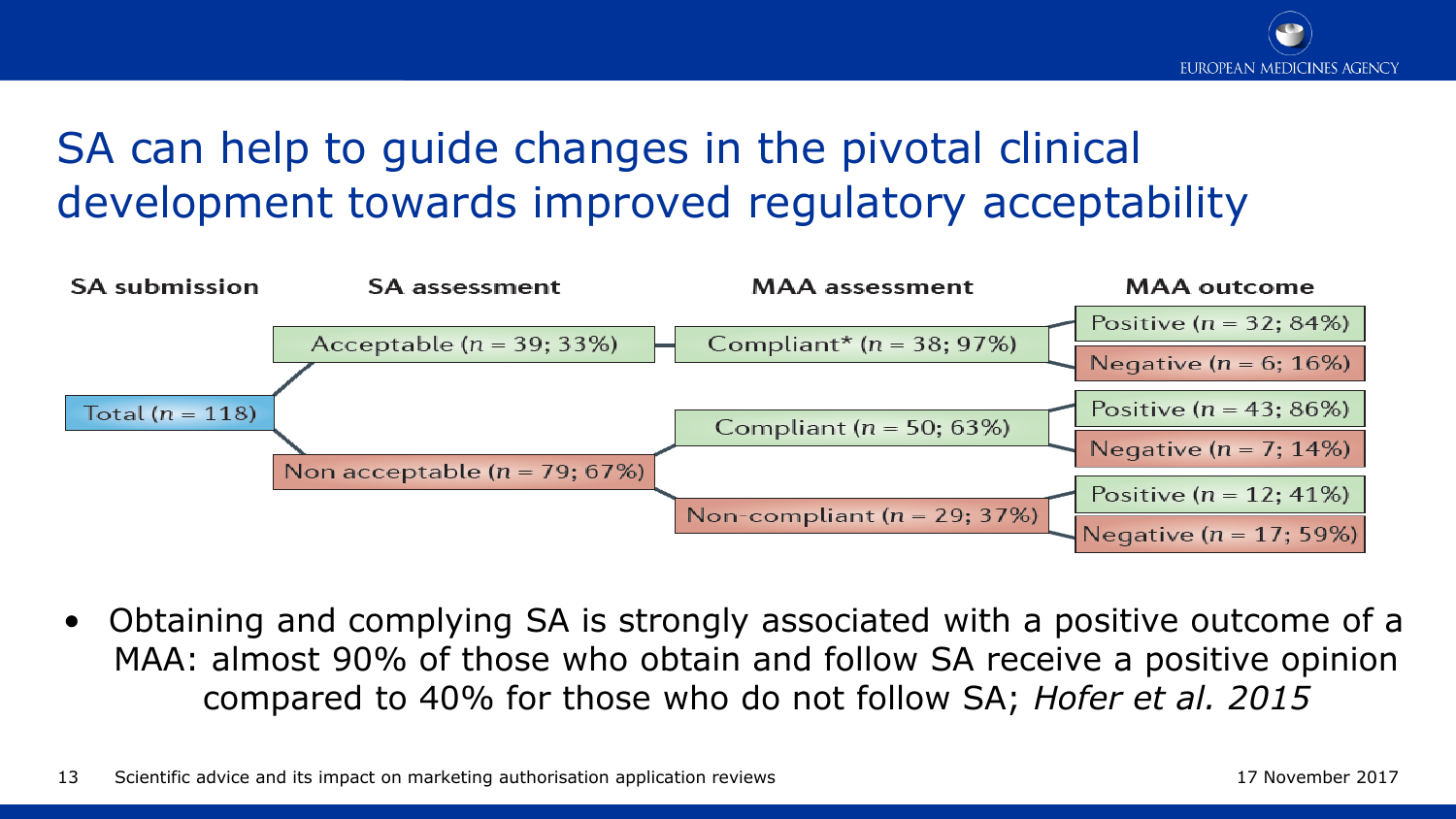

# Qualification of novel methodologies and biomarkers

**Vision:** Speed up/optimise drug development and utilisation, improve public health

Procedure to guide the development of new more efficient ways to develop drugs, e.g. development of new endpoints for clinical trials

### **Examples:**

- Methods to predict toxicity; IC to enrich a patient population for a clinical trial: Volume of certain brain structures and level of certain biochemicals in the cerebrospinal fluid for trials in Alzheimer's disease
- Surrogate clinical endpoints: new sensitive scales to measure efficacy of a new drug instead of hard clinical endpoints
- Patient and caregiver reported outcomes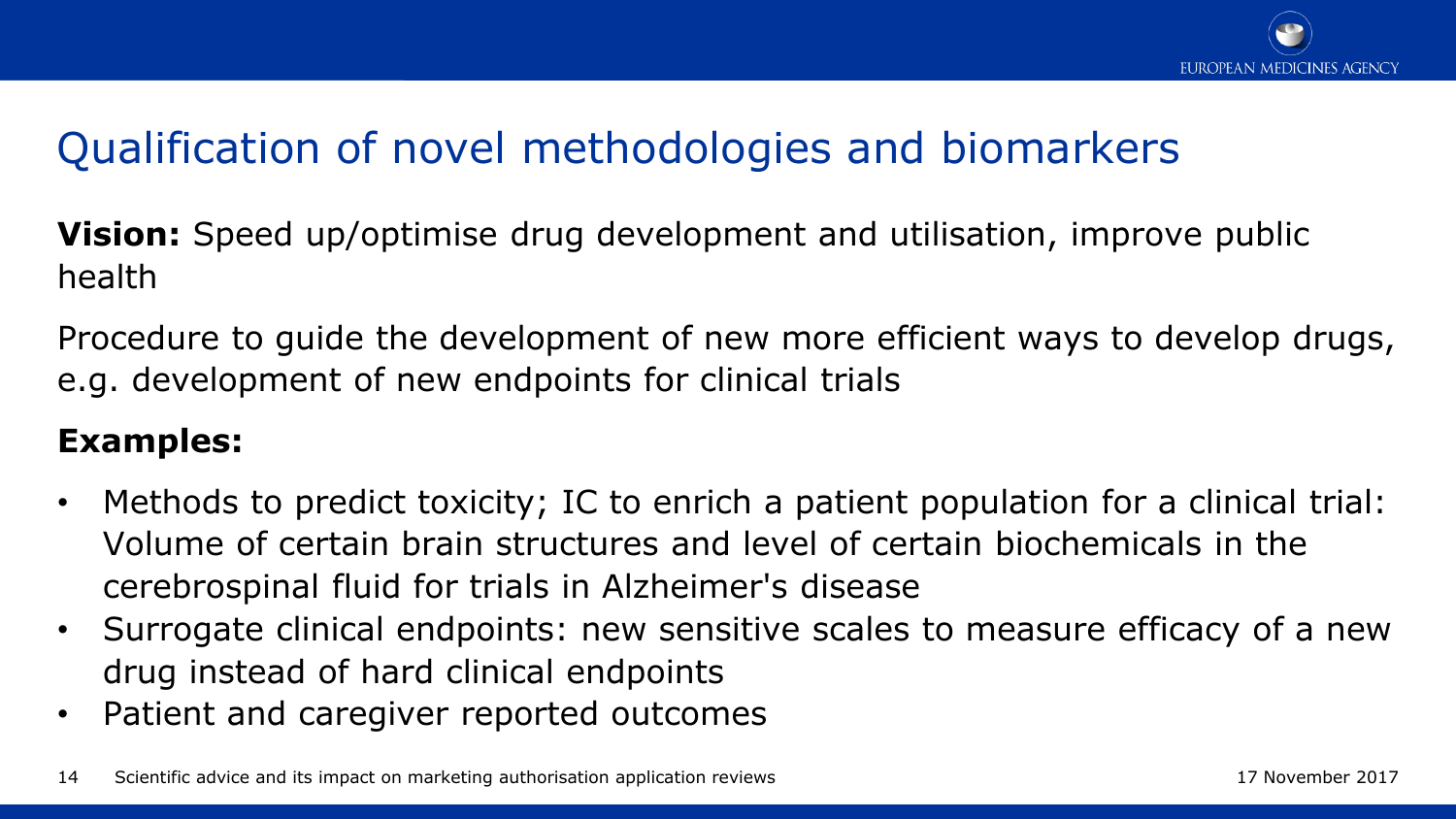

# Qualification of Novel Methodologies for drug development

**CHMP Qualification Advice** on future protocols and methods for further method development towards qualification.

**CHMP Qualification Opinion** on the acceptability of a specific use of the proposed method (e.g. use of a biomarker) in a research and development (R&D) context (non-clinical or clinical studies), based on the assessment of submitted data.

**Who can apply?** Consortia, Networks, Public / Private partnerships, Learned societies, Pharmaceutical industry.

### **117 procedures since start in 2008**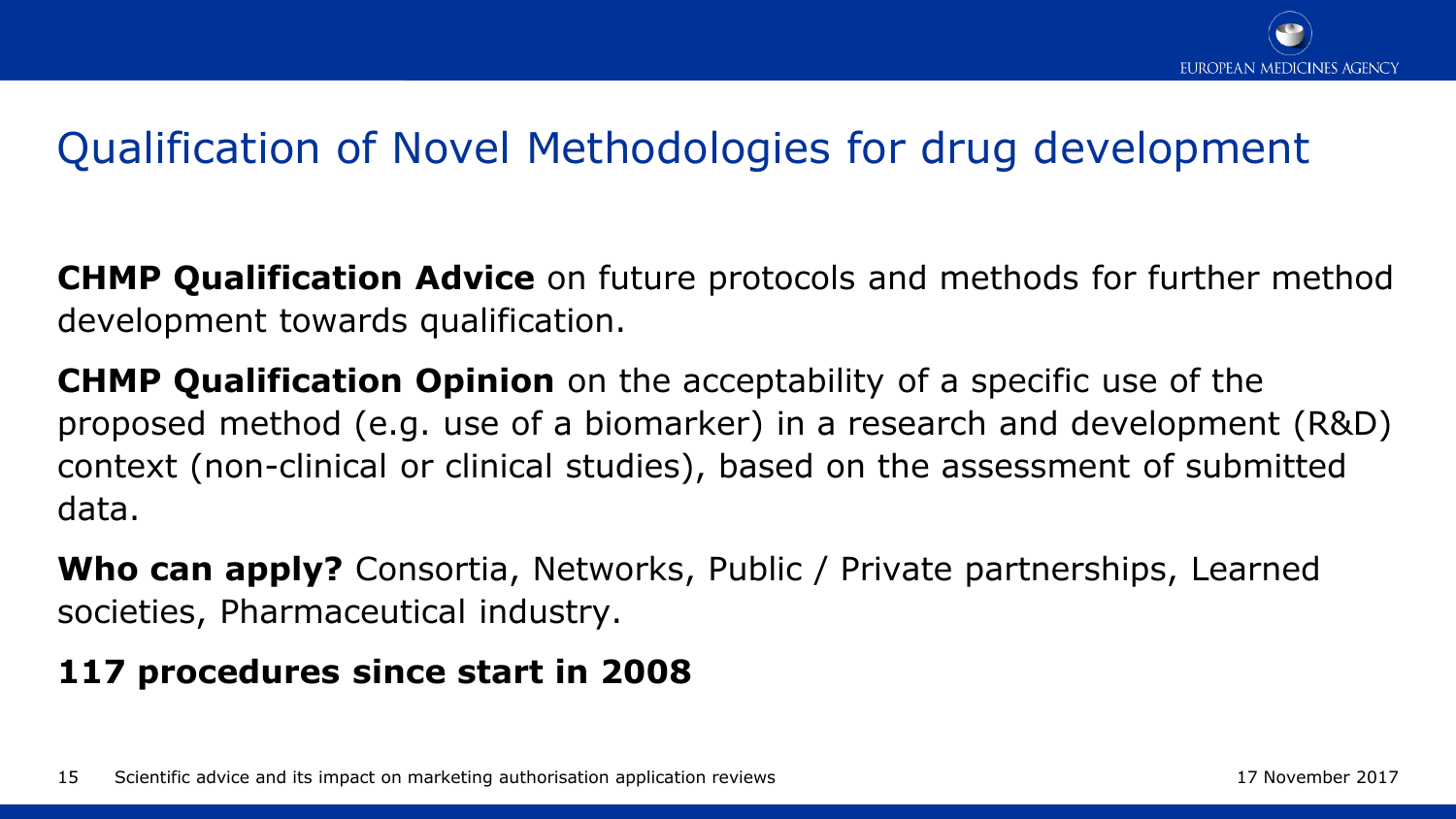

# Conclusions and recommendations (1/2)

- ►Company size is an important predictor of outcome
	- Resources, experience etc.
- ►Compliance with SA associated with outcome
	- SA reflects standards CHMP will apply by the time of MAA to assess benefit/risk
	- Larger pharmaceutical companies more frequently ask for SA and are more compliant with SA
	- Small companies predominantly developing orphan drugs are less compliant

Action taken by the EMA:

- SMEs Financial & administrative assistance
	- SME office
	- Fee reductions

The COMP and OD secretariat at EMEA

– Fee reduction for PA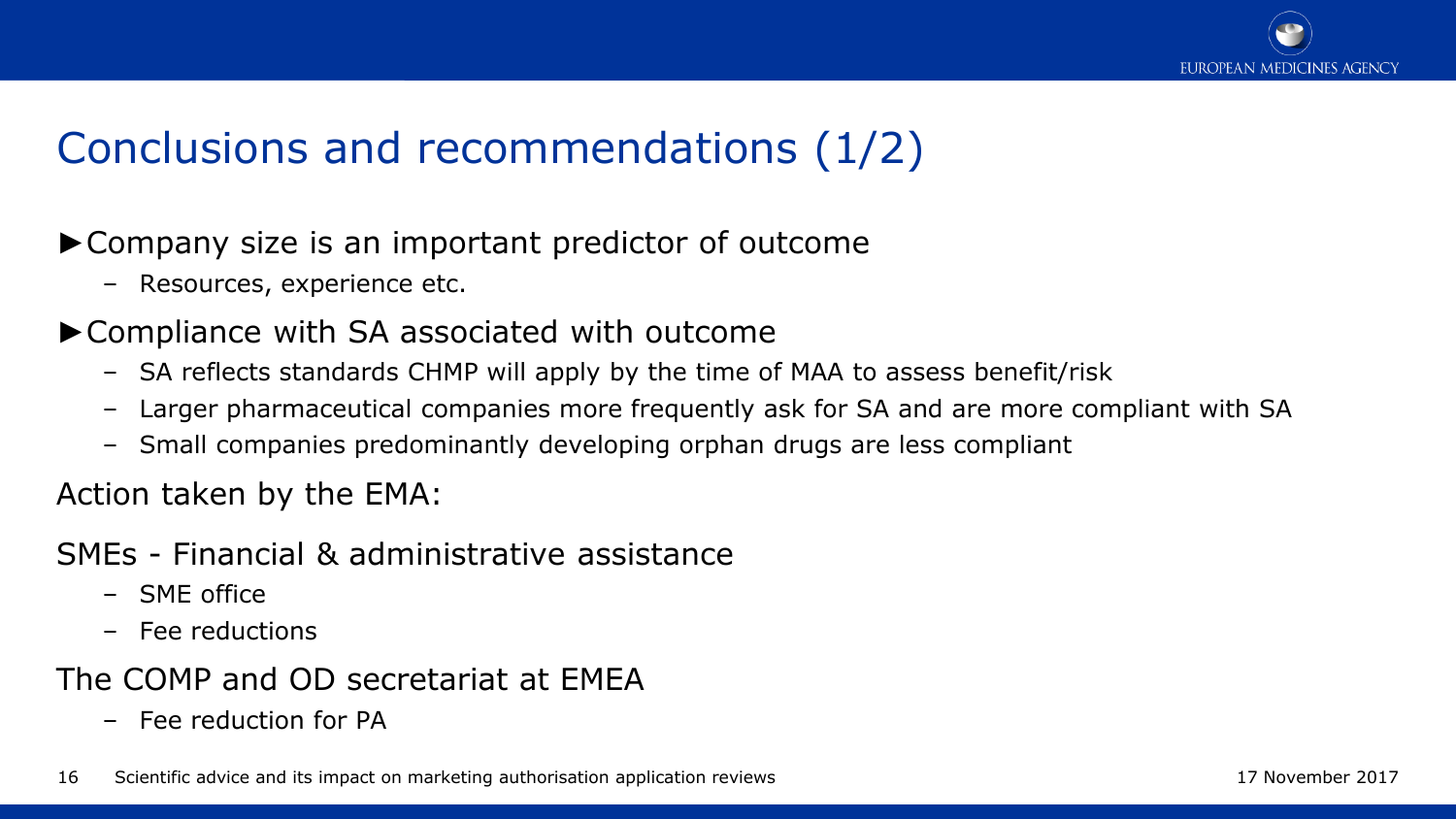

# Conclusions and recommendations (2/2)

#### ►Encourage SA/ FU SA

- Early in development and at major transition points (critical steps)
- When not complying with previous SA or changing the plan
- When there are no GLs or "state-of-the-art" or when deviating from them
- When there are uncertainties or critical findings
- SMEs and Orphans (Pre-submission meeting)
- Advanced therapies
- Establish a relationship/familiarise regulators
- Enhance probability of successful MAA if you adhere

►Ask specific questions – avoid open questions. Provide a clear company position. Be open.

►Consider SA from national EU agencies, and EMA/FDA parallel advice, Multistakeholder parallel Scientific Advice (HTAs/payers etc)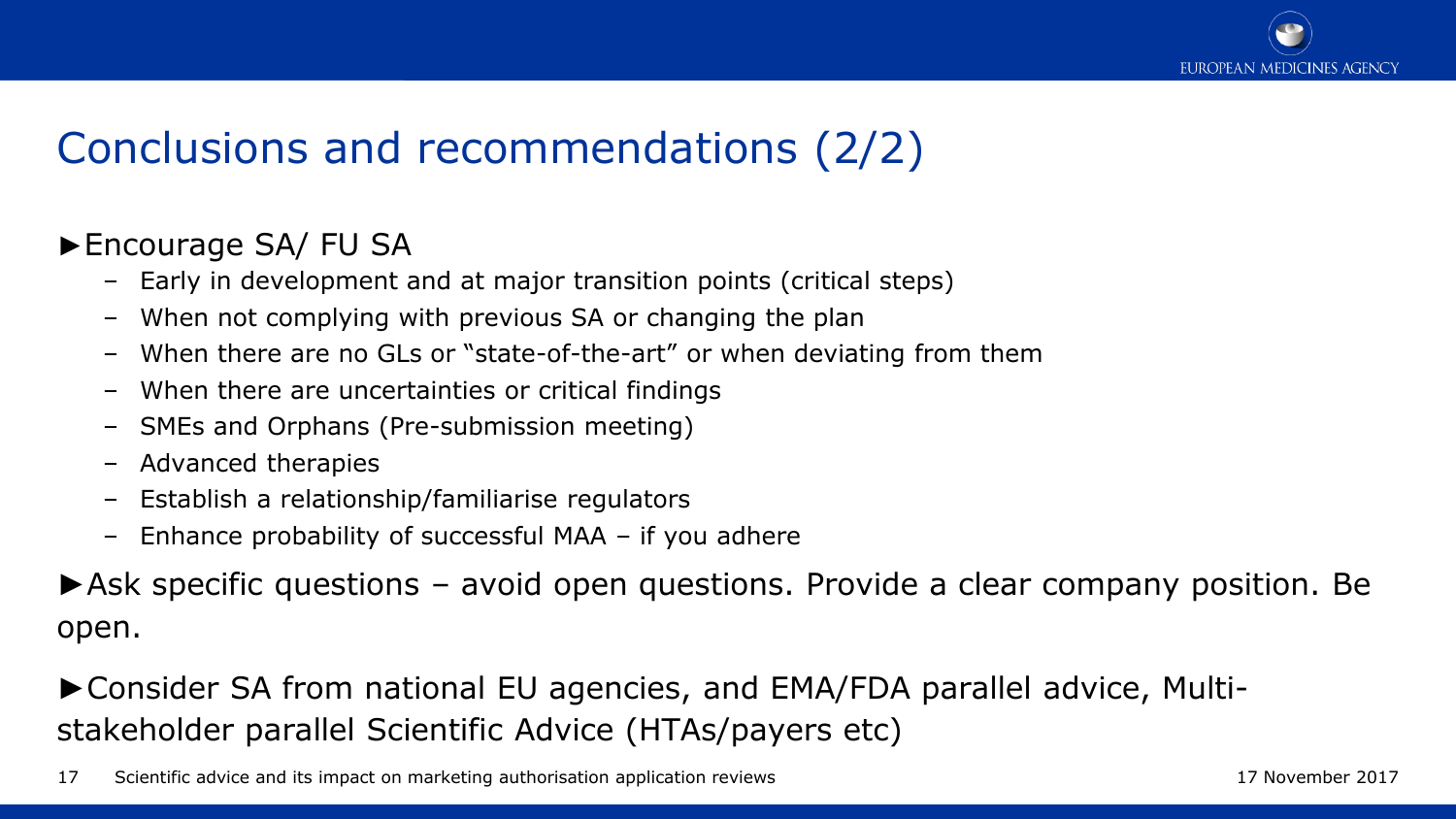

# Any questions?

### Further information

[ScientificAdvice@ema.europa.eu](mailto:ScientificAdvice@ema.europa.eu)

#### **European Medicines Agency**

30 Churchill Place • Canary Wharf • London E14 5EU • United Kingdom **Telephone** +44 (0)20 3660 6000 **Facsimile** +44 (0)20 3660 5555 **Send a question via our website** www.ema.europa.eu/contact

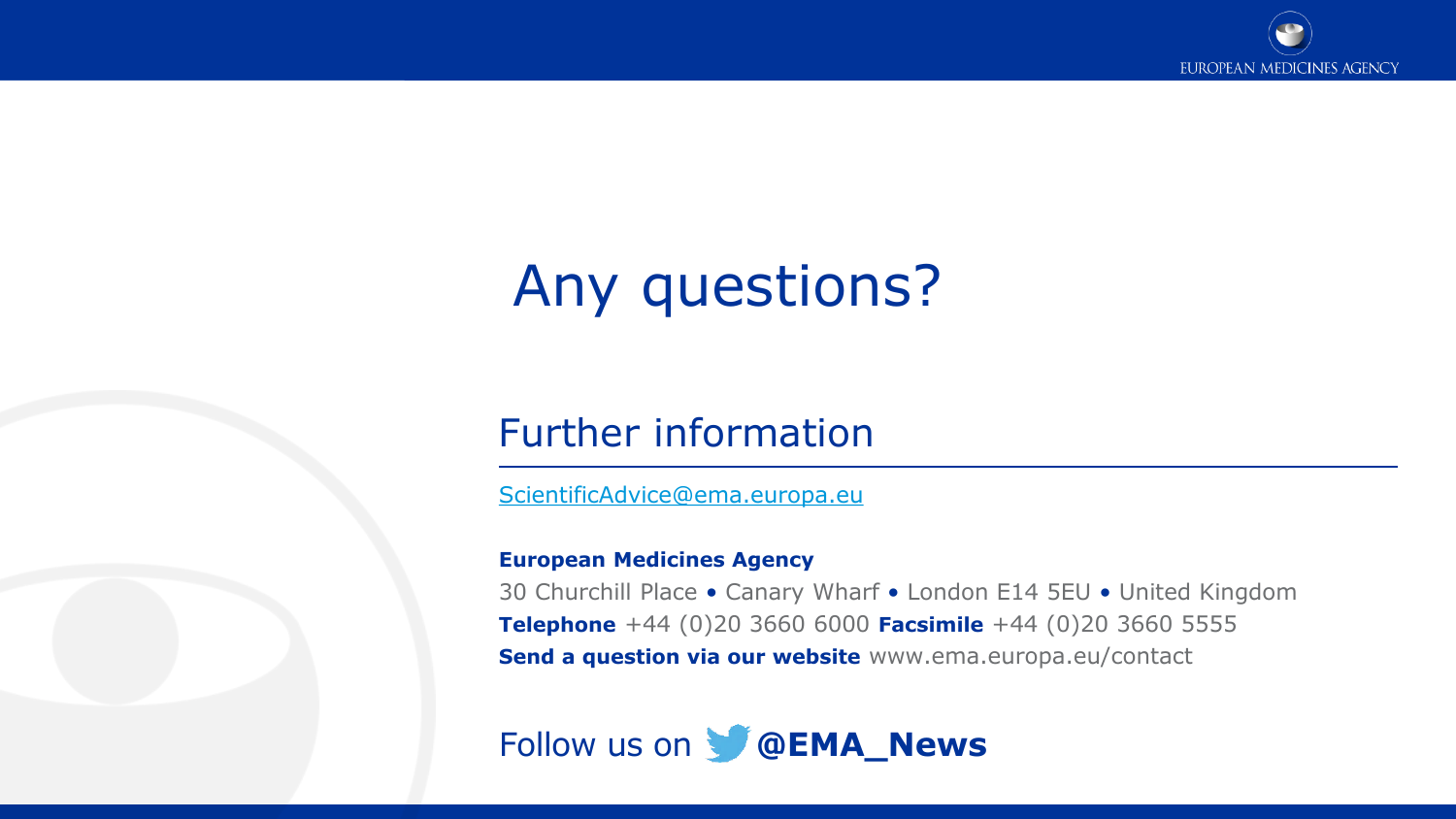# Procedural workflow (1/2)

With presubmission meeting



#### Without presubmission meeting